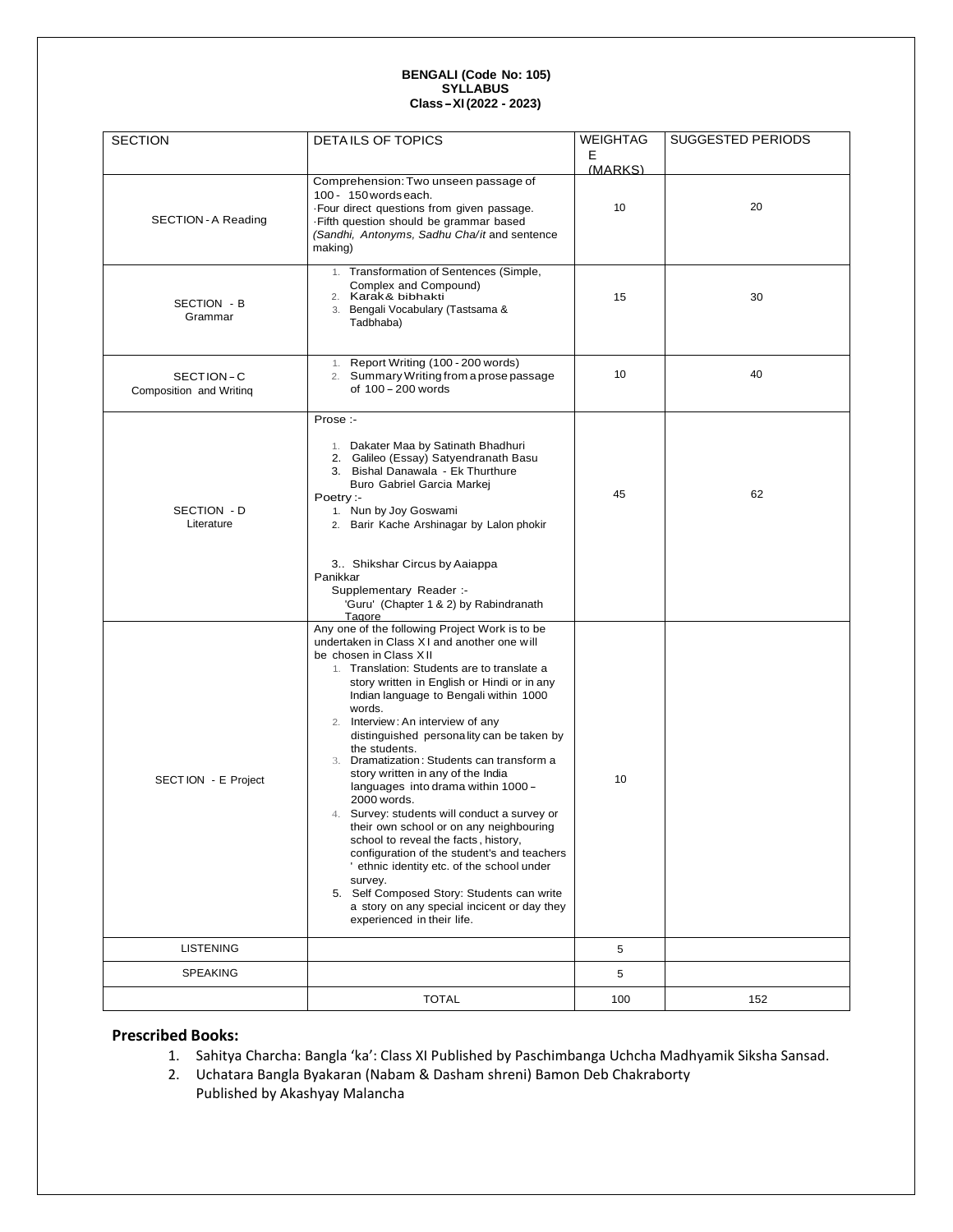### BENGALI (Code: 105) SYLLABUS CLASS – XII (2022 - 2023)

| <b>SECTION</b>                              | DETAILS OF TOPICS/CHAPTERS                                                                                                                                                                                                                                                                                                                                                                                                                                                                                                           | WEIGHTAGE | SUGGESTED      |
|---------------------------------------------|--------------------------------------------------------------------------------------------------------------------------------------------------------------------------------------------------------------------------------------------------------------------------------------------------------------------------------------------------------------------------------------------------------------------------------------------------------------------------------------------------------------------------------------|-----------|----------------|
|                                             |                                                                                                                                                                                                                                                                                                                                                                                                                                                                                                                                      | (MARKS)   | <b>PERIODS</b> |
| SECTION - A Reading                         | Comprehension: Two unseen passages of 100-150 words<br>each<br>Multiple Choice Questions from given passage<br>$\bullet$<br>each of 01 mark<br>Fifth question (01 mark) should be grammar<br>٠<br>based (Sandhi, Antonyms, Sadhu - Chalit and<br>sentence making)                                                                                                                                                                                                                                                                    | 10        | 20             |
| SECTION - B Grammar                         | Phonology (definition with two examples)<br>1.<br>Apinihiti<br>a)<br>b)<br>Swarasangati<br>Rhetoric (No clarification only<br>2.<br>definition/identification with reason)<br>a)<br>Anuprash<br>b)<br>Yamak<br>Proverbs and idioms - Meaning and sentence<br>3.<br>making<br>(Prescribed book - Prabeshika Bangla Byakaran<br>O Rachana by Dr. Nirmal Kumar Das)(Nabam &<br>Dsham Shreni)                                                                                                                                            | 16        | 30             |
| SECTION-C<br><b>Composition and Writing</b> | Report Reading (Three questions from a given<br>1.<br>report: News Headline/one direct<br>Question/Focus on main topic in two<br>sentences)<br>2.<br>Letter Writing (Friends and Parents only)                                                                                                                                                                                                                                                                                                                                       | 10        | 40             |
| SECTION - D Literature                      | Prose:<br>1.<br>Ke banchay, ke banche by Manik<br>Bandyopadhayay<br>2.<br>Bharatbarsha by Syed Mustafa Siraj<br>3.<br>Nana Ranger Din (Drama) by Ajitesh<br>Bandyopadhaya<br>Poetry:<br>Aami Dekhi by Shakti Chattopadhyaya<br>1.<br>Krandanrata Jananir Pashe by Mridul Dasgupta<br>2.<br>Porte Jane Emon Ek Majurer Prashno by<br>3.<br>Bertolt Brecht (International Poem)<br>Supplementari Reader: Amar Bnagla by Subhash<br>Mukhopadhyay<br>Garo Paharer Niche<br>a)<br>b)<br>Chhatir Badole Hati<br>c)<br>Megher Gaye Jelkhana | 44        | 62             |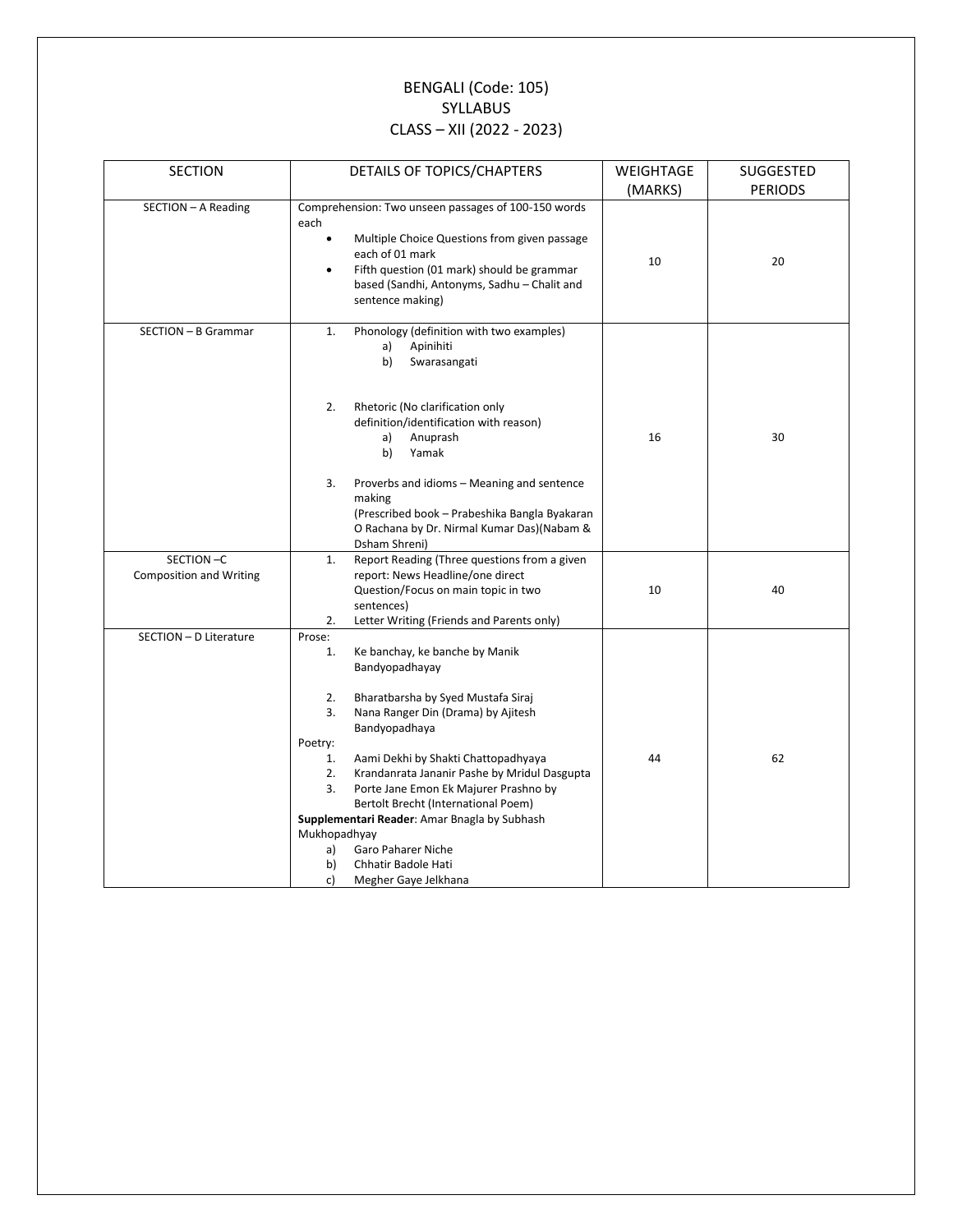| <b>SECTION</b>        | DETAILS OF TOPICS/CHAPTERS                                                                                                                                                                                                                                                                                                                                                                                                                                                                                                                                                                                                                                                                                                                                                                                                                                                 | <b>WEIGHTAGE</b><br><b>MARKS</b> ) | <b>SUGGESTED PERIODS</b> |
|-----------------------|----------------------------------------------------------------------------------------------------------------------------------------------------------------------------------------------------------------------------------------------------------------------------------------------------------------------------------------------------------------------------------------------------------------------------------------------------------------------------------------------------------------------------------------------------------------------------------------------------------------------------------------------------------------------------------------------------------------------------------------------------------------------------------------------------------------------------------------------------------------------------|------------------------------------|--------------------------|
| SECTION-E<br>Projects | Any one of the following Project Work is to be undertaken in<br>class XI and another one will be chosen in class XII<br>1. Translation: Students are to translate a story written<br>in English or Hindi or in any Indian language to<br>Bengali within 1000 words.<br>2. Interview: An interview or<br>any distinguished personality can be taken by the<br>students.<br>Dramatization: Students can transform a story written<br>in any of the Indian languages into Drama within 1000-<br>2000 words<br>4. Survey: Students will conduct a survey or their<br>own school or on any neighbouring school to<br>reveal the facts, history, configuration of the<br>students's and teacher's ethnic identity etc. of the<br>school under survey.<br>5. Self composed Story: Students can write a story on<br>any special incident or<br>day they experienced in their life. | 10 <sup>1</sup>                    |                          |
| <b>LISTENING</b>      |                                                                                                                                                                                                                                                                                                                                                                                                                                                                                                                                                                                                                                                                                                                                                                                                                                                                            | 5                                  |                          |
| <b>SPEAKING</b>       |                                                                                                                                                                                                                                                                                                                                                                                                                                                                                                                                                                                                                                                                                                                                                                                                                                                                            | 5                                  |                          |
|                       | <b>TOTAL</b>                                                                                                                                                                                                                                                                                                                                                                                                                                                                                                                                                                                                                                                                                                                                                                                                                                                               | 100                                | 152                      |

#### **Prescribed Book:**

- 1. Uchcha Madhyamik Bangla Sankalan Sahitya Charcha (Bangla Ka)/ Class- XII Published by Paschim Bangal Uchcha Madhyamik Siksha Sansad.
- 2. Uchatara Bangla Byakaran (Nabam & Dasham shreni) Bamon Deb Chakraborty Published by Akashyay Malancha.